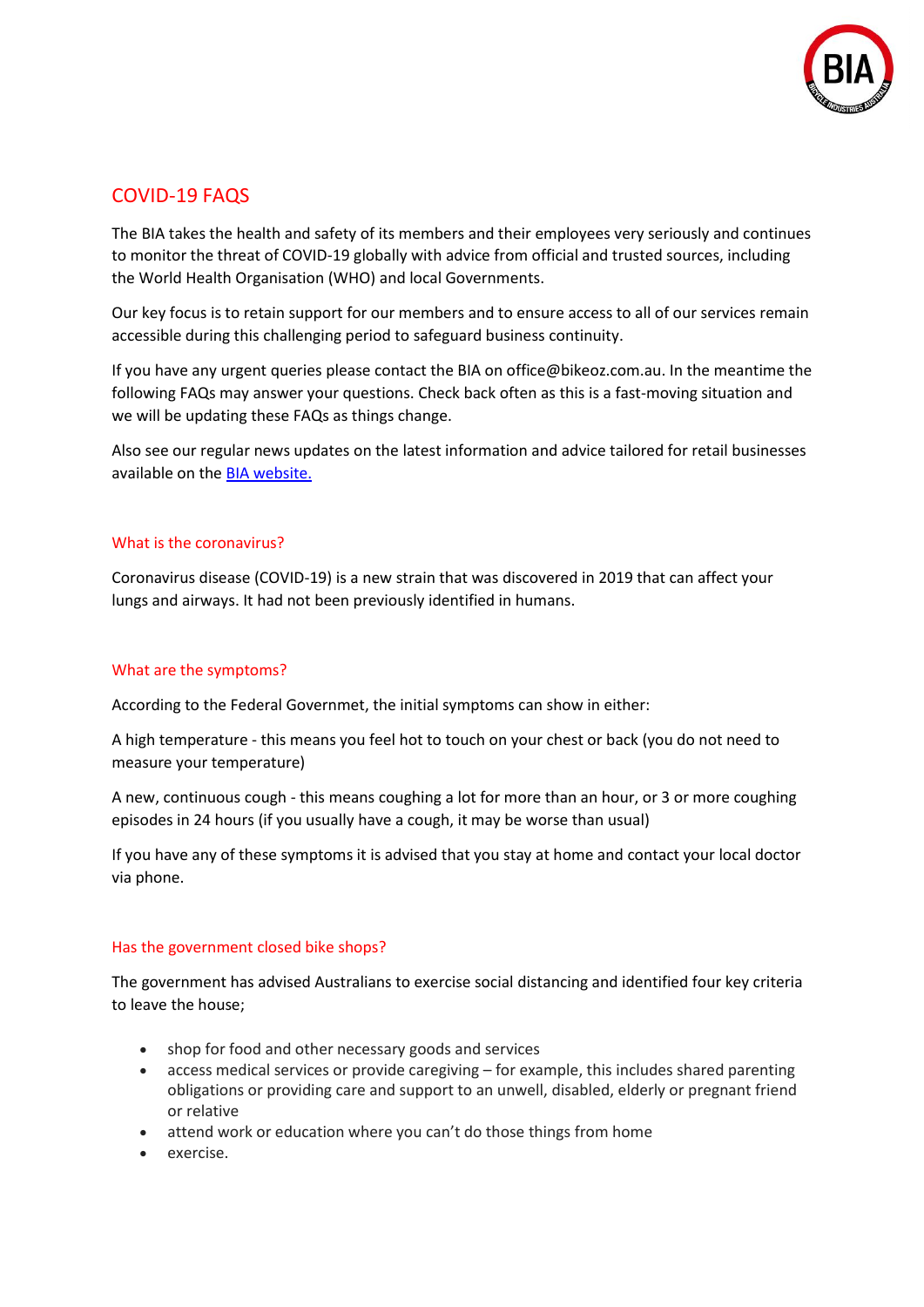

At this stage, bicycle shops are still considered essential business and allowed to continue trading.

#### What should I be doing in my shop?

Evaluate your store and implement social distancing protocol for your store.

Resources to assist can be found in the [BIA website](https://bb253525-e1ab-4289-927d-7f42bd9dfafe.filesusr.com/ugd/27b1f8_ce57a2b2ae8d4c0097255107133c8e2a.pdf)

Ensure all your staff contact numbers and emergency contact numbers are up to date.

Make sure all your managers and employees know what to look out for and what to do if a colleague becomes unwell. Instruct your employees to let you know straightaway if they have coronavirus symptoms. If anyone starts to develop symptoms, they should go home immediately and self-isolate for seven days. (Anyone who lives them will need to self-isolate for 14 days.)

Provide plenty of tissues, hand sanitisers and soap and water for frequent handwashing.

# Can I lay off staff or ask them to work fewer hours?

During the current crisis you may need to close your business temporarily or reduce your employees' contracted hours. Talk to your staff as soon as possible so they understand what is going on.

The current retail award has been amended by the federal government to allow a more responsive approach to staffing in Covid

# Can I require my employees to stay away from work as a precautionary measure even if they are not sick or showing any symptoms?

This means that you as the employer have made the decision not to allow the employee to work so they are entitled to full pay UNLESS:

You have the contractual right to lay your employee off without pay in these circumstances (see above).

The employee is instructed to work from home if feasible (not usually relevant for bike shops).

The employee agrees to take annual leave. You can tell your employees when to take annual leave but you must give twice as much notice as the amount of annual leave you want them to take.

Always take legal advice if you are unsure about this.

#### My employee has rung in with coronavirus symptoms, what should they do?

If they are unwell or displaying symptoms such as a high temperature or continuous cough, they should self-isolate for 14 days. Everyone else in their household should self-isolate for 14 days.